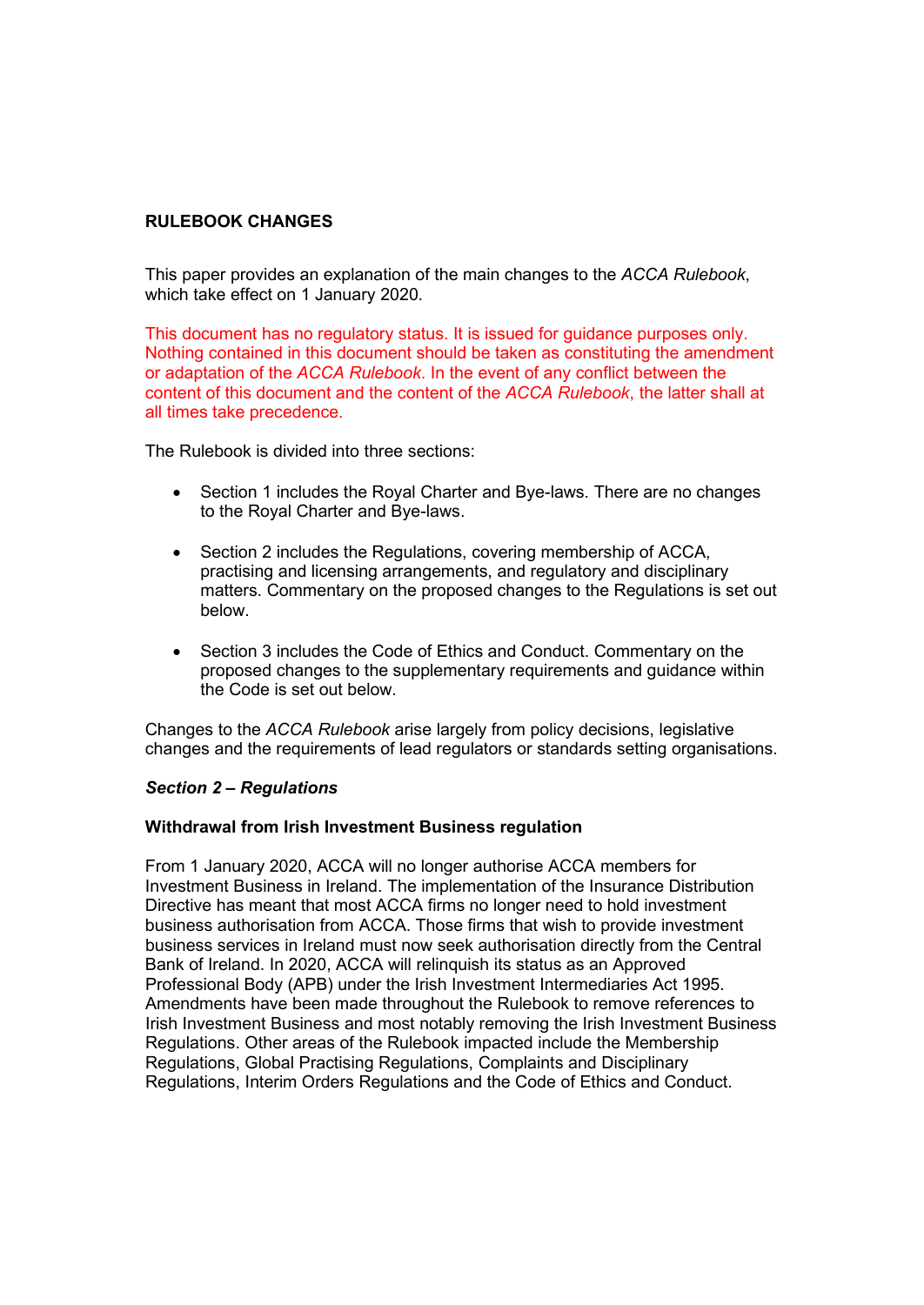# **Withdrawal from insolvency regulation**

From 1 January 2020, ACCA will also cease to issue insolvency licences following the decision to relinquish its status as a Recognised Professional Body (RPB). ACCA members that wish to undertake insolvency appointments must now obtain an insolvency licence from the Insolvency Practitioners Association (who were already responsible for handling the licensing of ACCA insolvency practitioners under the collaboration agreement) or another RPB.

Consequently, amendments have been made through the Rulebook to reflect this including the removal of Appendix 4 of Annex 1 to the Global Practising Regulations. Other areas of the Rulebook impacted include the Membership Regulations, Global Practising Regulations, Authorisation Regulations, Complaints and Disciplinary Regulations, Interim Orders Regulations and the Code of Ethics and Conduct.

# **Irish audit qualification**

Amendments have been made to the training requirements for the Irish audit qualification in Appendix 2 of Annex 2 to the Global Practising Regulations which address the requirement within Schedule 19 of the Companies Act 2014 for a *substantial* part of the three years' practical training to be in statutory audit. To meet the legislative requirement in Ireland, ACCA has increased the minimum Irish statutory audit training requirement from 22 weeks to 44 weeks. The proposed amendments also remove the regulations which specify what constitutes other audit work and this will be included in guidance within the Practising Certificate Experience Record (PCER) instead.

# **Authorisation Regulations**

Amendments have been made to the Authorisation Regulations to clarify and support the role of the Audit Monitoring Committee (AMC).The AMC has been introduced into ACCA's regulatory processes to fulfil the requirements of the Delegation Agreement, by which the Financial Reporting Council delegates to ACCA certain tasks in relation to statutory audit work. The amendments include:

a definition of the Audit Monitoring Committee

and

• a standalone new Regulation which sets out the role and responsibilities of the Audit Monitoring Committee.